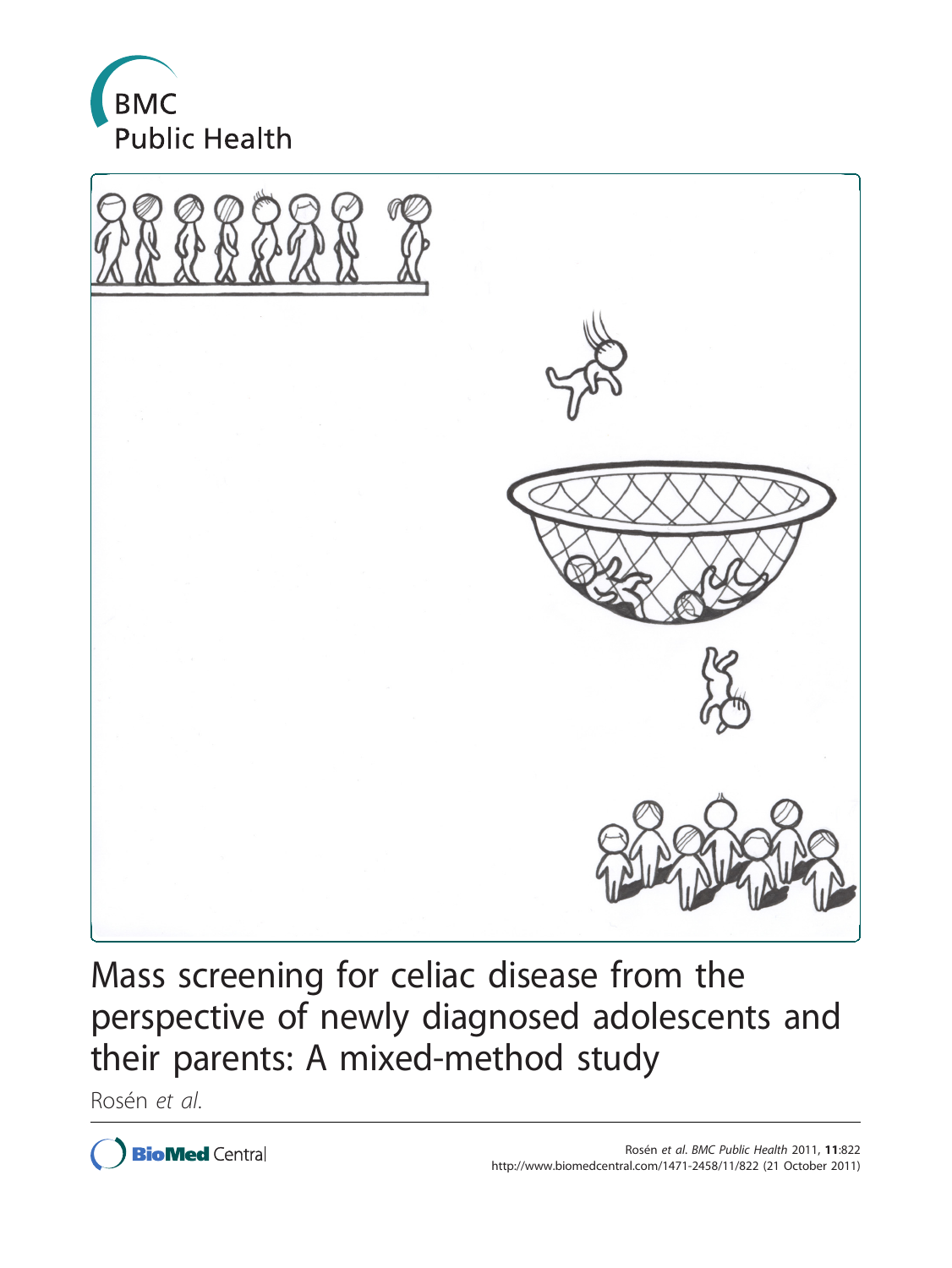## **RESEARCH ARTICLE Example 2014 CONSUMING ACCESS**



# Mass screening for celiac disease from the perspective of newly diagnosed adolescents and their parents: A mixed-method study

Anna Rosén<sup>1,2\*</sup>, Maria Emmelin<sup>1,3</sup>, Annelie Carlsson<sup>4</sup>, Solveig Hammarroth<sup>5</sup>, Eva Karlsson<sup>6</sup> and Anneli Ivarsson<sup>1</sup>

## Abstract

Background: Mass screening for celiac disease (CD) as a public health intervention is controversial. Prior to implementation, acceptability to the targeted population should be addressed. We aimed at exploring adolescents' and parents' experiences of having the adolescents' CD detected through mass screening, and their attitudes towards possible future mass screening.

**Methods:** All adolescents ( $n = 145$ ) with screening-detected CD found in a Swedish school-based screening study, and their parents, were invited to this study about one year after diagnosis. In all, 14 focus group discussions were conducted with 31 adolescents and 43 parents. Written narrative was completed by 91 adolescents (63%) and 105 parents (72%), and questionnaires returned by 114 parents (79%). Data were analyzed using qualitative content analysis. In addition, narratives and questionnaire data allowed for quantified measures.

Results: Adolescents and parents described how they agreed to participate "for the good of others," without considering consequences for themselves. However, since the screening also introduced a potential risk of having the disease, the invitation was regarded as "an offer hard to resist." For the majority, receiving the diagnosis was described as "a bolt of lightning," but for some it provided an explanation for previous health problems, and "suddenly everything made sense." Looking back at the screening, the predominant attitude was "feeling grateful for being made aware," but some adolescents and parents also expressed "ambivalent feelings about personal benefits." Among parents, 92% supported future CD screening. The most common opinion among both adolescents and parents was that future CD mass screening should be "a right for everyone" and should be offered as early as possible. However, some argued that it should be "only for sufferers" with symptoms, whereas others were "questioning the benefits" of CD mass screening.

**Conclusions:** Although the incentives to participate in the CD screening were partly non-personal, and diagnosis was met with surprise, adolescents and parents felt grateful that they were made aware. They welcomed future CD screening, but suggested that it should be conducted earlier in life. Thus, CD mass screening seemed acceptable to most of those who were diagnosed and their parents.

## Background

Mass screening programs seek to identify individuals at risk of or already affected by a disease, and to offer further tests or treatment to reduce the risk of the disease or its complications [[1\]](#page-11-0). Benefits of screening programs should outweigh their possible harm, and the World Health Organization (WHO) has established criteria that

<sup>1</sup>Department of Public Health and Clinical Medicine, Epidemiology and Global Health, Umeå University, Umeå, Sweden

should be fulfilled before implementation [\[2](#page-11-0)]. These criteria state that the disease should constitute an important health problem with a well understood natural history. In addition, the screening tests, as well as the diagnostic procedure and treatment following a positive result, should be acceptable to the population addressed [\[3](#page-11-0)-[5](#page-11-0)]. Population-based screening that targets apparently healthy people raises specific ethical concerns. Individuals invited to a screening should be provided with enough information to make an informed decision as to whether or not to take part [[5\]](#page-11-0). These prerequisites are



© 2011 Rosén et al; licensee BioMed Central Ltd. This is an Open Access article distributed under the terms of the Creative Commons Attribution License [\(http://creativecommons.org/licenses/by/2.0](http://creativecommons.org/licenses/by/2.0)), which permits unrestricted use, distribution, and reproduction in any medium, provided the original work is properly cited.

<sup>\*</sup> Correspondence: [anna.rosen@epiph.umu.se](mailto:anna.rosen@epiph.umu.se)

Full list of author information is available at the end of the article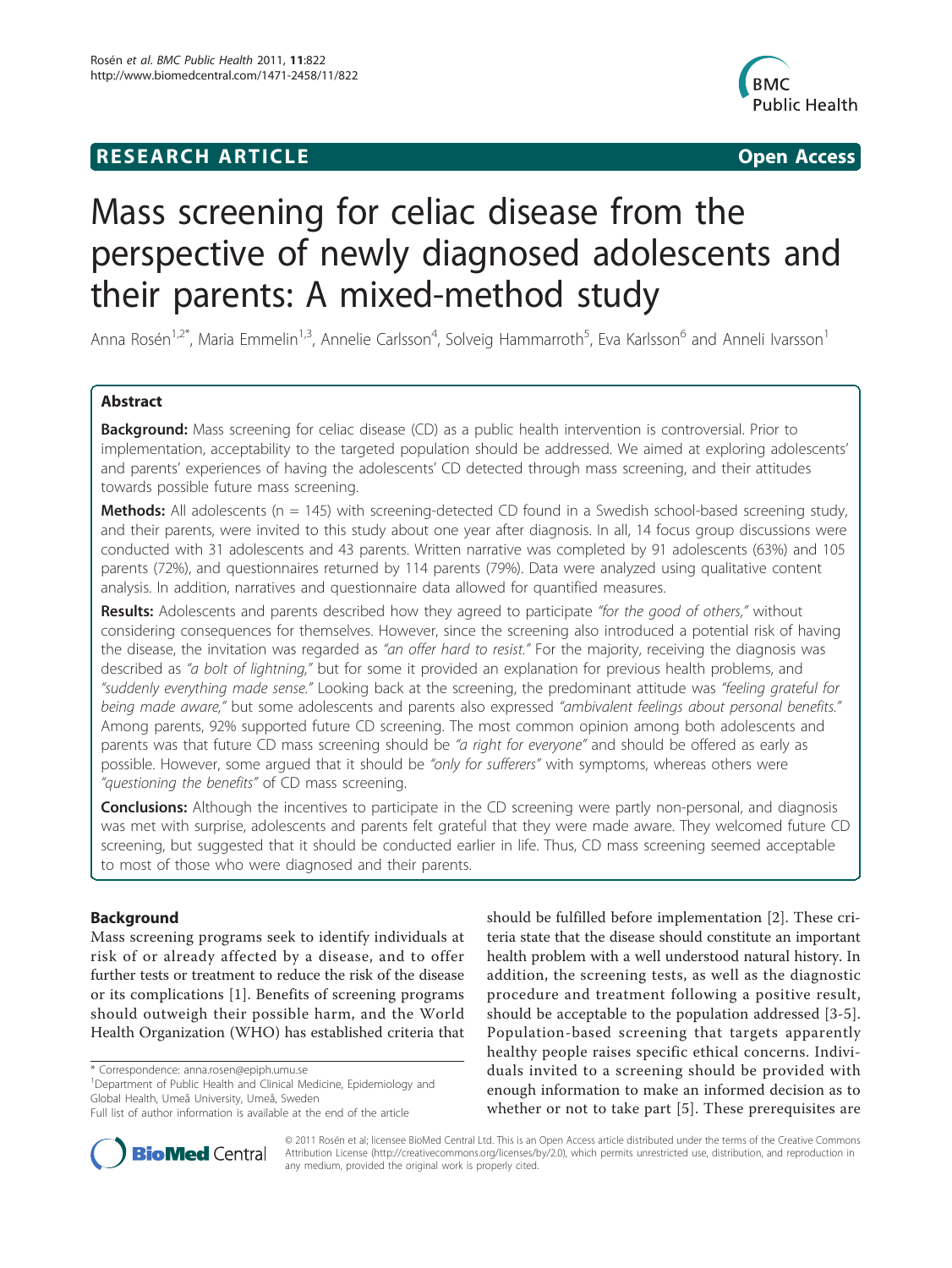of even greater importance when the target population comprises minors not entitled to decide by themselves whether or not to participate.

Mass screening might be an option for reducing the negative public health impact of untreated celiac disease (CD) [\[6](#page-11-0)]. CD, also called gluten intolerance, is a chronic multi- systemic disorder in which ingestion of gluten triggers an autoimmune reaction resulting in villous atrophy of the small intestine [[7\]](#page-12-0). The disease is a global health problem with an increasing prevalence in many settings. Screening studies in different populations have revealed a CD prevalence varying from 3/1000 to 56/ 1000, always with most cases being previously undiagnosed [[8-12](#page-12-0)]. Clinically detected CD still may present with gastrointestinal problems, but is increasingly also being diagnosed in patients with subtle feelings of ill health or other extra-gastrointestinal symptoms [[13\]](#page-12-0). Among screening-detected CD patients both symptomatic and asymptomatic cases are found [[14,15](#page-12-0)]. CD is associated with an increased risk for developing shortand long-term negative health consequences such as nutritional deficiencies, anemia, delayed puberty, depression, and low bone mineral density [[7](#page-12-0)]. Serological CD markers with high sensitivity and specificity are available, but a definitive diagnosis requires demonstration of small intestinal histopathologic abnormalities consistent with CD [[16](#page-12-0)]. A strict gluten-free diet, i.e. exclusion of all foods containing wheat, rye or barley, is nearly always an effective treatment that restores the intestinal mucosa and resolves symptoms [[7\]](#page-12-0).

Mass screening for CD is controversial, although most of the screening criteria established by the WHO are fulfilled [[2](#page-11-0),[6](#page-11-0),[17](#page-12-0)-[21](#page-12-0)]. Health economic evaluations are needed, and the optimal age(s) for testing for CD is yet to be defined. Follow-up studies of screening-detected CD cases are scarce. We recently reported that 54% of adolescents with screening-detected CD perceived improved health one year after diagnosis and initiated treatment [[14\]](#page-12-0). Another follow-up study of screening-detected CD children, diagnosed at 2 to 4 years of age, showed that 10 years later 66% of those following a gluten-free diet experienced improved health [\[22](#page-12-0)]. However, we have also shown that the impact of a CD diagnosis on quality of life varies, as changes in perceived health must be balanced against the experiences of living with CD in terms of social sacrifices [\[14](#page-12-0)]. Further, other studies have also shown that the lifelong dietary restrictions have considerable effect on daily life and strict compliance is difficult to achieve [\[23](#page-12-0)-[26\]](#page-12-0).

Before implementation of a CD screening program, its acceptability to the population concerned should be addressed. In a study of 12-year-olds involved in a CD screening we showed that although some children experienced anxiety before receiving the test results, they had or were provided with tools allowing them to cope well and gain confidence [\[27\]](#page-12-0). However, no previous study has explored the experiences of those who actually receive a CD diagnosis through screening. Understanding their perspective will help in identifying difficulties associated with this experience and in guiding healthcare providers in their management of these patients. In this study our aim was to explore adolescents' and parents' experiences of having the adolescents' CD detected through mass screening, as well as their attitudes towards possible future mass screening.

## Methods

#### Study design

The study utilized a mixed-method design including both qualitative and quantitative methods [[28\]](#page-12-0). First, we explored informants' perceptions and attitudes in focus group discussions. Thereafter we constructed follow-up questionnaires that were sent to the informants and also included an invitation to write a narrative. Transcribed texts from focus group discussions and written narratives were jointly analyzed using qualitative content analysis. In addition, narratives and questionnaire data allowed for quantified measures.

## The setting

A cross-sectional school-based CD screening study of 12 years-olds entitled ETICS - Exploring the Iceberg of Celiacs in Sweden - was performed in five study sites across Sweden [[8\]](#page-12-0). All sixth-graders in the participating schools received an invitation letter containing information about CD and the screening procedure, with one section of the letter specifically addressed to the adolescents, and another to their parents. After obtaining written informed consent from the parents, blood samples from the adolescents were collected at school and analyzed for CD serological markers. If the test results showed elevated CD serological markers, the parent/s received a telephone call from a pediatrician who gave information and offered an appointment within a week at the closest pediatric department. At this appointment further information about CD was given to the adolescent and parent/s and a small intestinal biopsy was recommended. Those with biopsy results confirming a CD diagnosis were recommended to adhere to a lifelong, strict gluten-free diet. Support was offered including consultation with a dietician and follow-up visits to a pediatrician.

The ETICS-study has been described previously [[8\]](#page-12-0). In summary, all adolescents ( $n = 10041$ ) in all sixth grade school classes in the five study sites were invited. Blood samples from 7208 adolescents (72%, 3467 girls, 3741 boys) without previously detected CD were analyzed for CD serological markers (total s-IgA, antihuman tissue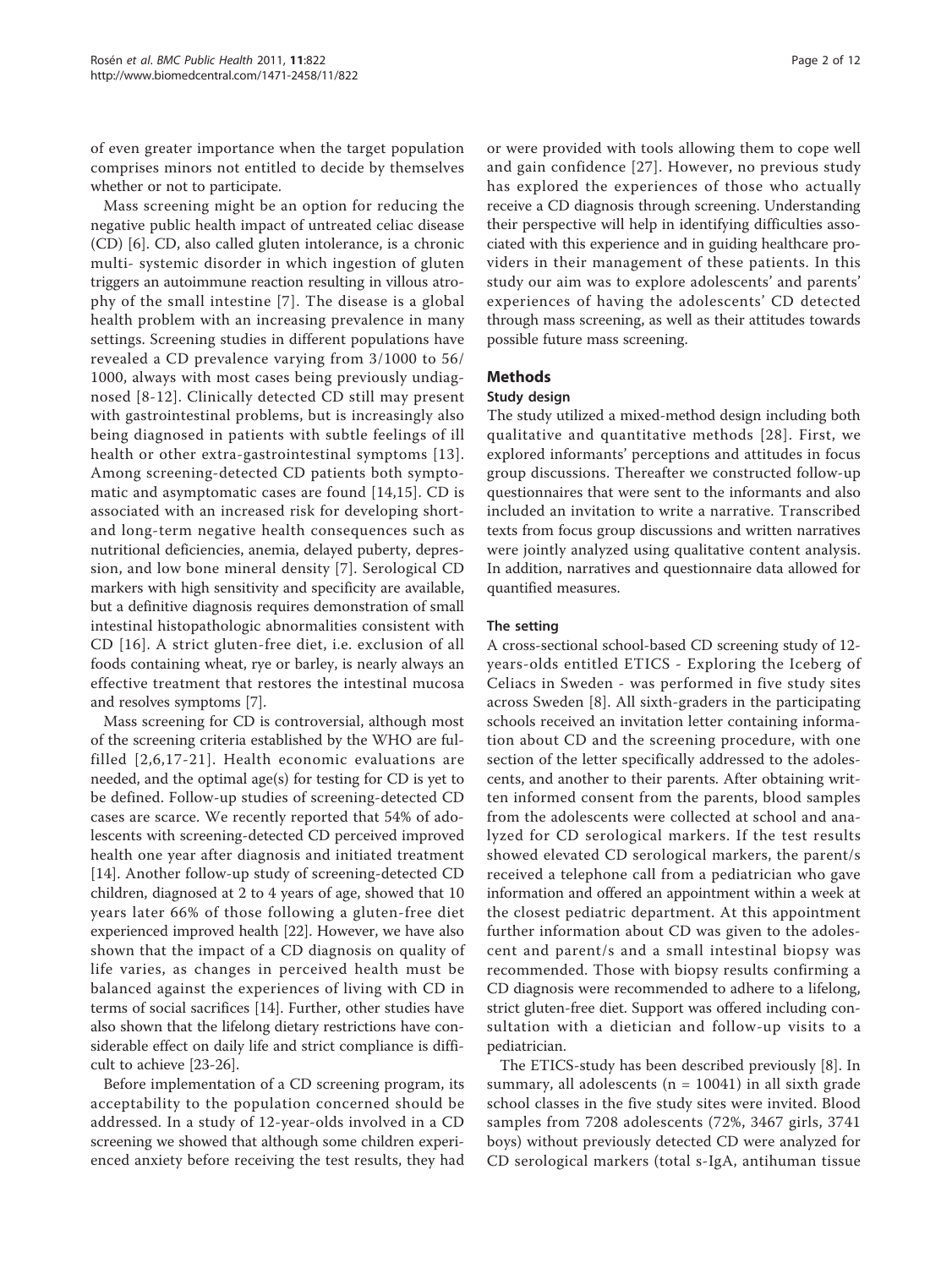transglutaminase (tTG) of isotype IgA, and if borderline values also for endomysial antibodies). A total of 192 adolescents (2.7%) were found to have elevated levels, and out of those, 180 agreed to undergo a small intestinal biopsy, resulting in 145 screening-detected CD cases (2.0%) diagnosed by biopsy.

#### Study population

All adolescents with screening-detected CD found in the ETICS study ( $n = 145$ ) and their parents constituted the recruitment basis for this study. An overview of the number of informants across the five study sites is given in Table 1. In total, 31 adolescents and 43 parents participated in focus group discussions, 91 adolescents and 105 parents submitted a written narrative, and 114 parents filled in questionnaires. The median age of the adolescents contributing with narratives was 14.6 years (13.9-15.4) and the median time since diagnosis was 15.9 months (11.1- 23.2). There were no statistically significant differences in the proportion of girls/boys, the level of mucosal damage of participating and non-participating adolescents or the educational level of participating and non-participating parents (Chi-square-test,  $p > 0.05$ ).

## Focus group discussions

About one year after diagnosis, all families in four of the five study sites were informed in letters sent to their homes about their possibility to participate in focus group discussions. A few of them immediately replied to confirm their participation. The others were recruited by phone, with the aim to ensure suitable group sizes, and that boys and girls as well as mothers and fathers were represented. In total, 14 focus group discussions were held, involving 31 adolescents and 43 parents. The main reason given for non-participation was lack of time, but a few adolescents also expressed reluctance to talk about their disease. However, parents of this latter group did participate.

## Follow-up questionnaires

Follow-up questionnaires with invitations to write a narrative were sent to the homes of all adolescents (n = 145) and their parents about one year after diagnosis. Completed narratives were returned by 91adolescents (63%) and 105 parents (72%). Questionnaires regarding future screening were returned by 114 parents (79%).

#### Data collection

#### Focus group discussions

Adolescents and parents attended different groups but were mixed in terms of gender. The interviewers (AR, ME, EK) did not have a professional relationship with the informants. A flexible topic guide and hypothetical case stories were used to stimulate the discussions and informants were encouraged to discuss issues of greatest importance to them to increase the likelihood that their own accounts would take priority. The topic guide was structured around the informants' reasoning when deciding to take part in the screening, their experiences of receiving the diagnosis, their reflections concerning their own experience of taking part in a screening, and their attitudes towards CD mass screening. All interviews were digitally recorded. The recorded files were transcribed verbatim by an assistant, and later cross-checked by the first author to ensure accuracy. Transcribed texts were entered into the software Open Code [[29](#page-12-0)].

#### Follow-up questionnaires

Short reflective narratives Along with answering follow-up questionnaires, both the adolescents and their parents were asked to write individual narratives. They were encouraged to reflect on their overall experience of the CD screening and specifically to elaborate both on

|  |  |  |  |  |  |  | Table 1 Number of informants in the different data collections, across study sites |  |
|--|--|--|--|--|--|--|------------------------------------------------------------------------------------|--|
|--|--|--|--|--|--|--|------------------------------------------------------------------------------------|--|

| Study site   | CD-cases         |                             | Focus group discussion |                            |                      | <b>Written narrative</b> |                |                             | <b>Ouestionnaire</b> |
|--------------|------------------|-----------------------------|------------------------|----------------------------|----------------------|--------------------------|----------------|-----------------------------|----------------------|
|              |                  | <b>Invited</b> <sup>b</sup> | Participated           |                            | Invited <sup>b</sup> | Participated             |                | <b>Invited</b> <sup>c</sup> | Participated         |
|              |                  |                             | Adolescents            | <b>Parents</b>             |                      | <b>Adolescents</b>       | <b>Parents</b> |                             | <b>Parents</b>       |
|              | n                | n                           | n                      | n                          | n                    | n                        | n              | n                           | n                    |
| Umeå         | 16               | 16                          | 8                      | 9                          | 16                   |                          | 10             | 16                          | 10                   |
| Norrtälje    | 18               | 18                          | 3                      | 8                          | 18                   | 10                       | 13             | 18                          | 14                   |
| Norrköping   | 17               | 17                          | 8                      | 12                         | 17                   | 10                       | 13             | 17                          | 14                   |
| Lund         | 65               | 65                          | 12                     | 14                         | 65                   | 45                       | 48             | 65                          | 55                   |
| Växjö        | 29               | $\mathbf{0}$                | 0                      | 0                          | 29                   | 19                       | 21             | 29                          | 21                   |
| <b>Total</b> | 145 <sup>a</sup> | 116                         | 31                     | 43                         | 145                  | 91                       | 105            | 145                         | 114                  |
| % females    | 52               | 54                          | 45                     | 60                         | 52                   | 53                       | 85             | 52                          | 84                   |
| % of invited |                  |                             | 21                     | $\overline{\phantom{a}}^d$ |                      | 63                       | 72             |                             | 79                   |

a All screening-detected CD cases found in the multicenter CD screening, forming the recruitment basis for this study.

 $<sup>b</sup>$  Adolescents with their parent(s) were invited.</sup>

<sup>c</sup> Only parents invited.

 $<sup>d</sup>$  Not possible to calculate since we do not know the total number of parents living with the adolescents.</sup>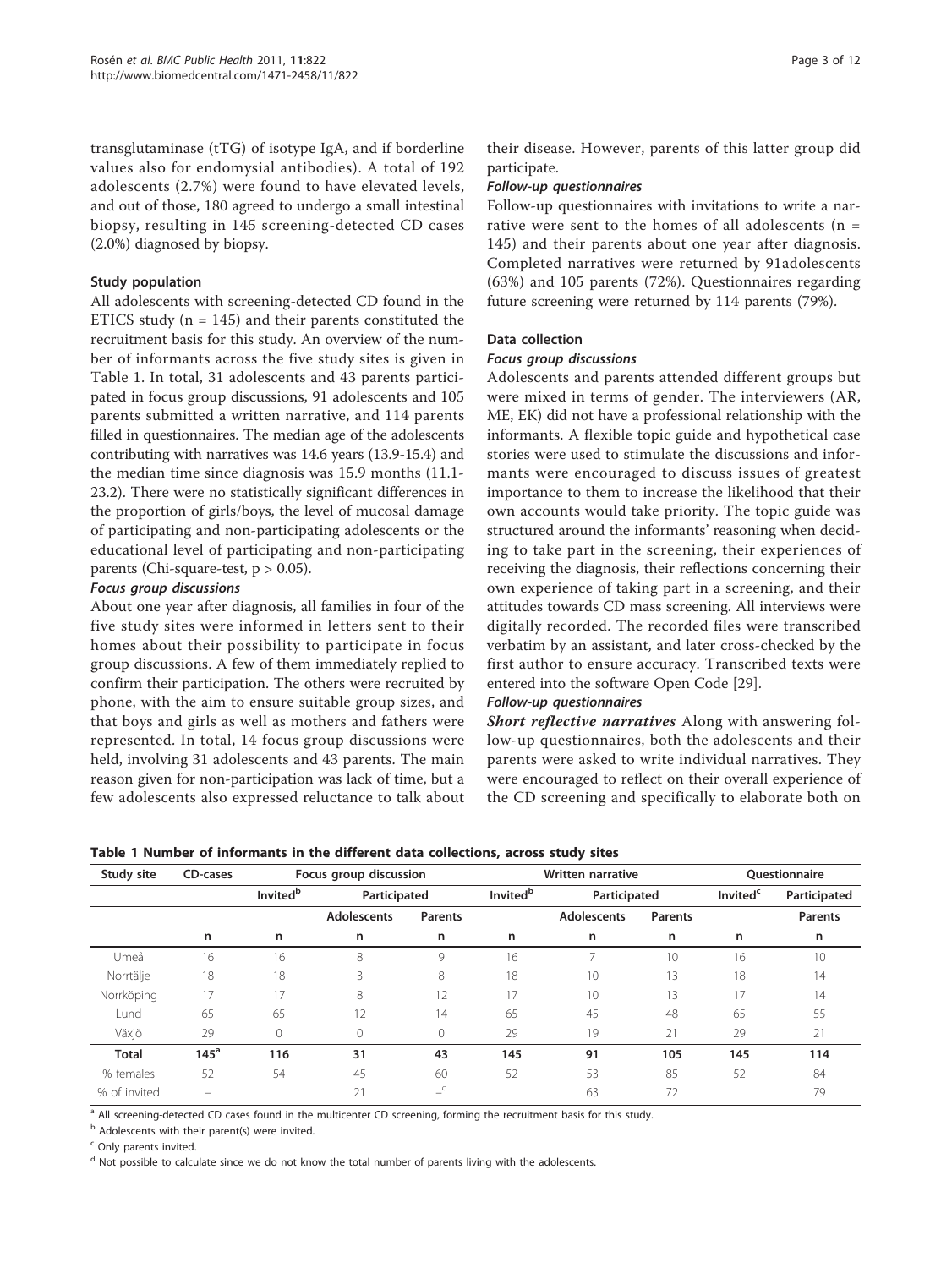how they felt about receiving the diagnosis, and on their recommendations about possible future CD screening. To facilitate confidentiality between adolescents and parents, they were instructed to return the questionnaires in separate envelopes. The length of the narratives ranged from one to two handwritten pages. All narratives were transcribed verbatim and entered into the software Open Code.

Questions on future screening The parental questionnaire included two questions that were utilized in this study: i) whether a CD screening should be implemented, with pre-determined response alternatives (yes, no, don't know), and ii) at what age a screening should be conducted, which was an open-ended question.

## Qualitative analysis

Transcribed texts from all focus group discussions and written narratives were jointly analyzed systematically with the aim of gaining understanding and interpreting the meaning of the text. For this purpose we used qualitative content analysis as described by Graneheim and Lundman [[30\]](#page-12-0). Initially the texts were read several times to obtain a flexible frame of reference. Thereafter, all texts were labeled with codes to conceptualize and categorize the informants' experiences. Coded data related to the different content areas were gathered and compared regarding similarities and differences. Codes sharing communalities were grouped into sub-categories, which later supported the constructed categories, reflecting more abstract levels of the meaning in the informants' accounts. As we aimed at capturing and presenting the variation in the data, we kept close to the informants' own descriptions of their experiences. An illustration of the qualitative analytical process is presented in Figure [1.](#page-5-0) The analysis, done by the first author but continuously discussed with the coauthors, was characterized by constant comparison of the sub-categories and categories with the original text to ensure that the interpretations were grounded in the data.

## Quantitative analysis

As all adolescents and parents were invited to write narratives it allowed us to quantify the proportions supporting the categories derived from the qualitative analysis. Each individual narrative was reviewed to judge which of the categories within each content area that were supported, or not reflected upon. In addition we analyzed questionnaire data on parents' attitudes towards future screening. For analysis of quantified measures, SPSS 19.0 (SPSS Inc., Chicago, IL) was used.

## Ethical considerations

When the adolescents were invited to the focus group discussions, they were informed that participation was voluntary. It was also emphasized that they should only share things they felt comfortable about sharing. After the sessions, a pediatrician from the research group was available to answer questions from both adolescents and parents. Written informed consent was obtained from caregivers of all participating adolescents. The Regional Ethical Review Board in Umeå, Sweden, approved the study [Dnr UmU 04-156M].

## **Results**

The qualitative analysis of focus group discussions and written narratives resulted in nine categories that corresponded to four different content areas: reasoning behind participation in the screening, immediate reactions to the diagnosis, looking back at the screening, and attitudes towards future mass screening (Figure [2](#page-6-0)).

In the following text we describe results of the qualitative analysis in more detail by highlighting the content areas (headings) with the corresponding categories (subheadings). Quotations from focus group discussions and written narratives show how our interpretations are grounded in the data. As a complement, Table [2](#page-7-0) gives the proportions of adolescents and parents who in their narratives supported the categories developed for the different content areas. In addition, results from the questionnaire for parents regarding their opinions about future CD screening are presented in Table [3.](#page-7-0)

## Reasoning behind participation in the screening For the good of others

The focus group discussions revealed that the reason for participating was mainly based on a willingness to contribute to research, without considering potential personal implications. Both adolescents and parents expressed that they considered participation their responsibility to help others and that they generally trusted that they would be treated fairly in research projects.

"When it [the invitation] came it was the most natural thing, you just had to do it for research." Mother, FGD

"My mother told me I should take the test. She said we had to show them someone who is healthy. That didn't work very well." Girl, FGD

## An offer hard to resist

Some adolescents also related that, the blood sampling itself became a way of proving themselves. They described that some classmates who refused the test were looked upon as ridiculous, but it also seemed that refusal to participate was considered a more active way of behaving than following the crowd. Thus, peer pressure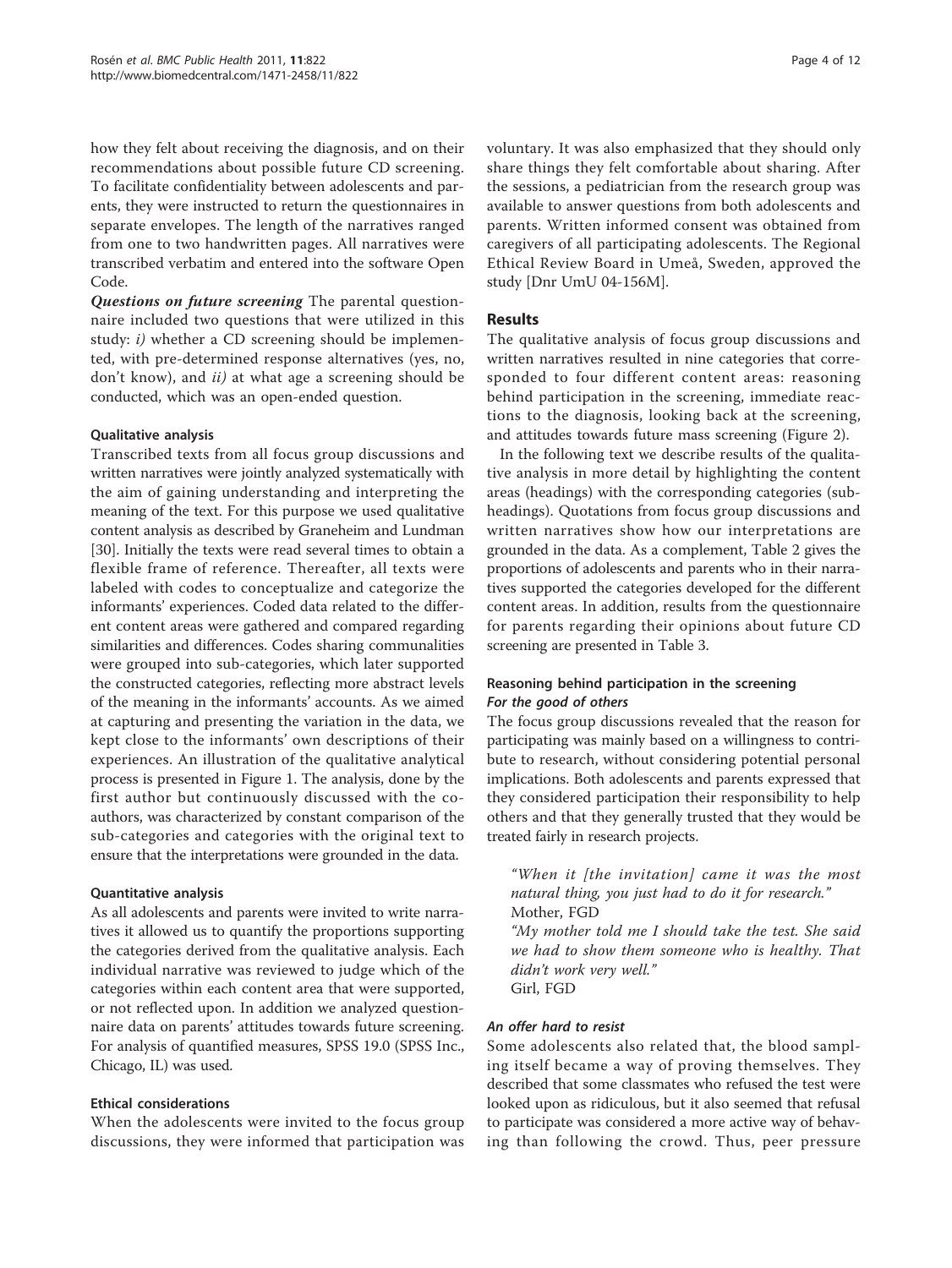<span id="page-5-0"></span>

probably influenced decision-making among the adolescents. Whereas some adolescents described how they decided for themselves to participate, others revealed that their parents decided for them, with little option for them to refuse.

## " I thought I would just do it for the sake of doing it, also almost just to be in the project." Boy, FGD

Both adolescents and parents described that they did not expect the test to be positive, with the exception of one mother who already had a daughter with CD and suspected that her son also suffered from it. However, once the screening was offered and a potential risk of having the disease was introduced, an element of insecurity was created. This insecurity, which was more prominent among parents than among adolescents, led to wanting reassurance about not suffering from the disease, and made the offer to participate in the screening hard to resist.

"We usually contribute. In part we thought it would be easy to get this reassurance, since we didn't believe we would end up here. But I suppose it's good to have got it [CD] confirmed, and it might also help other people." Father FGD

## Immediate reaction to the diagnosis Like a bolt of lightning

For the majority, news of the diagnosis was perceived as a bolt of lightning, illustrating that the screening test, previously considered incidental or even forgotten about, abruptly played a big role in their lives. Some revealed that when they received the first test results they doubted that they were correct. Another common feeling that arose was that the diagnosis suddenly transformed the adolescent from being normal to being different. Parents described how they felt that the screening took their healthy child away from them.

"It felt really strange when I heard about it. I thought that then there must be a lot in my class who also have it, because I look just like all the others. So it felt kind of strange. Have they really tested my blood samples?" Girl, FGD

A pediatrician gave the test results to the parents first, by phone, and the parents then were messengers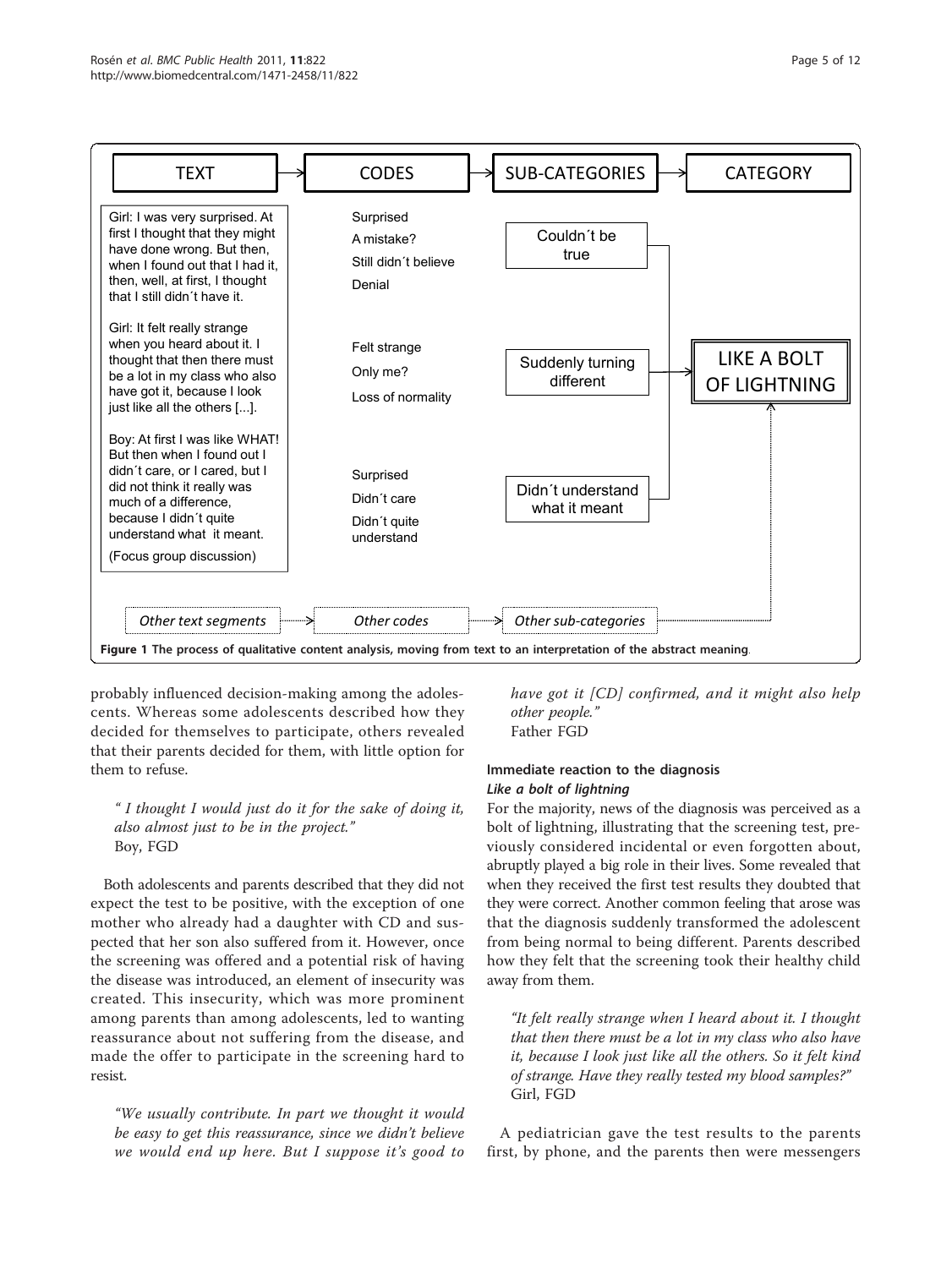<span id="page-6-0"></span>

who gave the results to the adolescents. The adolescents described this as an awkward situation, because neither they nor their parents understood what it really meant. This lack of knowledge fostered anxiety among both parents and adolescents.

" [When receiving the results] I wasn't totally sure either, but I had a little hope that maybe it wasn't so, but what was it then? Something even worse, I thought. THEN I was scared about that and searched the internet and got nightmares that it was something even worse." Mother, Narrative

Some adolescents described how in retrospect they felt betrayed by the information given before the test, as they thought it had not sufficiently prepared them for the consequences of participating in the screening. They described feelings of regret at having decided to

participate, or being disappointed in their parents who decided for them. Words like "being caught" or "getting stuck" were frequently used when they described receiving the diagnosis. They also emphasized that more explicit information about the consequences of the screening should be given before the test.

#### Suddenly everything made sense

Adolescents experiencing health problems before diagnosis, as well as their parents, described how the diagnosis came as a relief. Some of them had sought healthcare without CD being detected, and now with the diagnosis they found out what the underlying problem was.

"We'd been to the pediatric clinic earlier for different diffuse problems, so when we found out about this, it was as if it suddenly dawned on me." Father, FGD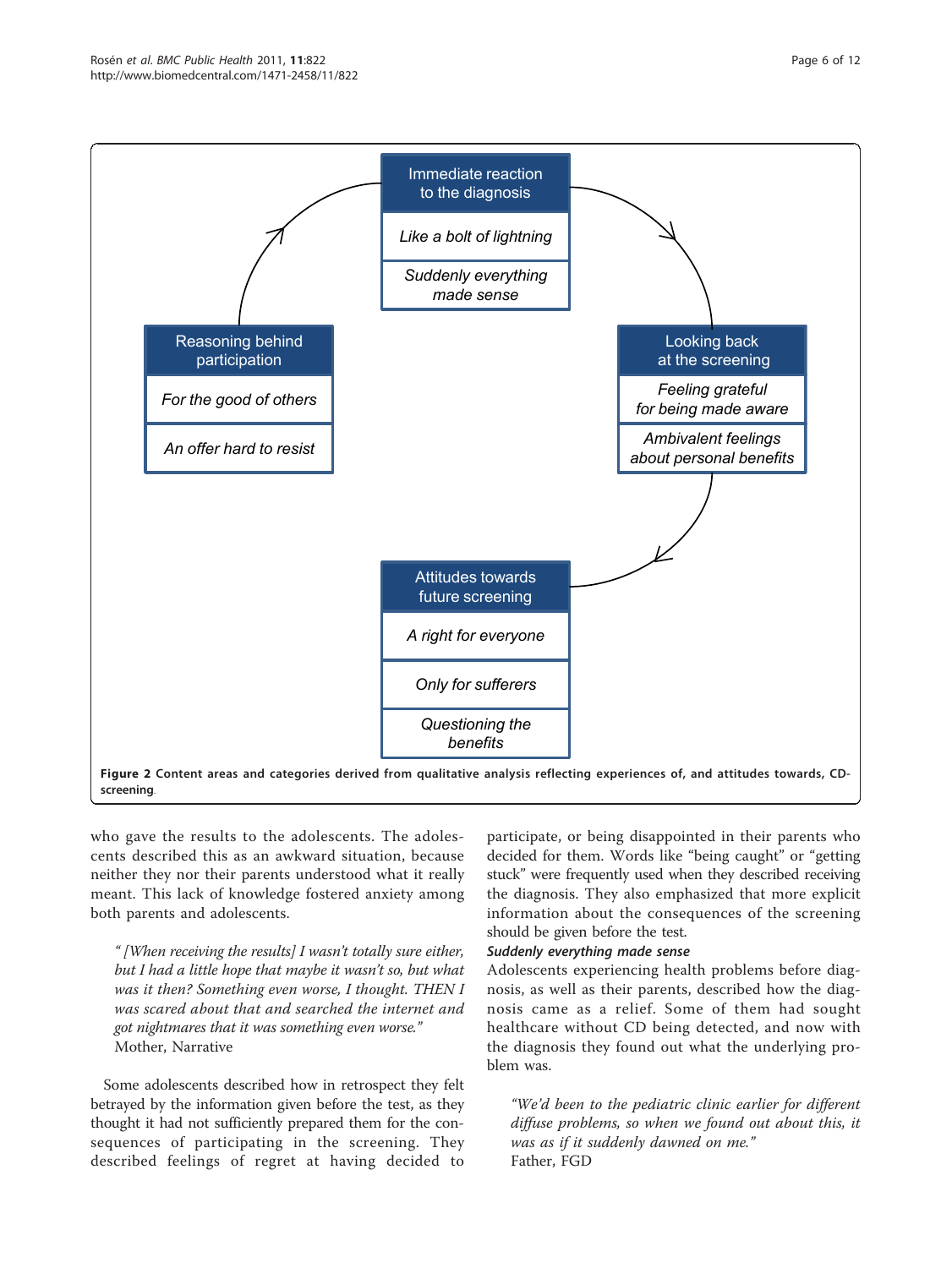| Content areas with related categories <sup>a</sup> | <b>Adolescents</b> |           | <b>Parents</b> |           |
|----------------------------------------------------|--------------------|-----------|----------------|-----------|
|                                                    | n                  | (%)       | n              | (%)       |
| Immediate reaction to the diagnosis                |                    |           |                |           |
| Like a bolt of lightning                           | 68                 | (75%)     | 73             | (70%)     |
| Suddenly everything made sense                     | 5                  | (5%)      | 19             | (18%)     |
| Not reflected upon                                 | 18                 | (20%)     | 13             | (12%)     |
| Looking back at the screening                      |                    |           |                |           |
| Feeling grateful for being made aware              | 35                 | (38%)     | 76             | (72%)     |
| Ambivalent feelings about personal benefits        | 9                  | $(10\%)$  | 8              | (8%)      |
| Not reflected upon                                 | 47                 | (52%)     | 21             | (20%)     |
| Attitudes towards future screening                 |                    |           |                |           |
| A right for everyone                               | 62                 | (68%)     | 72             | (68%)     |
| Only for sufferers                                 | 8                  | (9% )     | 2              | (2%)      |
| Questioning the benefits                           | 9                  | $(10\%)$  | 8              | (8%)      |
| Not reflected upon                                 | 12                 | (13%)     | 23             | (22%)     |
| Total                                              | 91                 | $(100\%)$ | 105            | $(100\%)$ |

<span id="page-7-0"></span>Table 2 Quantification of informants who in their narratives supported the categories derived from the qualitative analysis.

<sup>a</sup> This table does not include content area Reasoning behind participation, since that was only asked for, and reflected upon, in the focus group discussions.

Overall, boys and girls seemed to have similar reactions towards receiving the diagnosis. They shared numerous descriptions of how they reacted with anger, anxiety, fear and sadness. Both adolescents and parents related that what was hardest to handle was the fact that there was no cure. However, mothers also expressed feelings of guilt for not having suspected that their adolescent suffered from a disease. Interestingly, only mothers, not fathers, expressed having a guilty conscience.

"Our daughter had begun to feel worse before the study. She was pale, short of breath, tired and depressed. We understood that something was wrong, but when we received the celiac diagnosis we were still surprised, because she hadn't had big problems with her stomach. As a mother and a nurse, I had a really guilty conscience because I hadn't understood earlier."

Mother, Narrative

## Looking back at the screening Feeling grateful for being made aware

Knowledge of a previously undetected diagnosis was perceived as important in itself and adolescents and parents expressed gratitude for being made aware. However, the reasons differed depending on the adolescents' perceived health before the screening. If they had been experiencing symptoms, becoming aware of the diagnosis gave them a means of feeling better. However, adolescents without previous symptoms, as well as their parents, expressed that the screening was even more important to them, as otherwise they would not have

| Table 3 Parental questionnaire data on attitudes towards a future celiac disease screening |  |  |  |  |  |  |  |
|--------------------------------------------------------------------------------------------|--|--|--|--|--|--|--|
|--------------------------------------------------------------------------------------------|--|--|--|--|--|--|--|

| Question                                                                                 | Response-alternative | Responses |           |
|------------------------------------------------------------------------------------------|----------------------|-----------|-----------|
|                                                                                          |                      | n         | (%)       |
| Do you think a general screening for celiac disease should be implemented in the future? | Yes                  | 105       | (92%)     |
|                                                                                          | No.                  | 2         | (2%)      |
|                                                                                          | Don't know           |           | (6%)      |
| If a screening is implemented, at what age do you think it should take place?            | $0 - 5$ years        | 34        | (30%)     |
|                                                                                          | 6-10 years           | 39        | (34%)     |
|                                                                                          | $> 10$ years         | 12        | $(11\%)$  |
|                                                                                          | Don't know           | 24        | (21%)     |
|                                                                                          | Non-response         | 5         | (4%)      |
| <b>Total</b>                                                                             |                      | 114       | $(100\%)$ |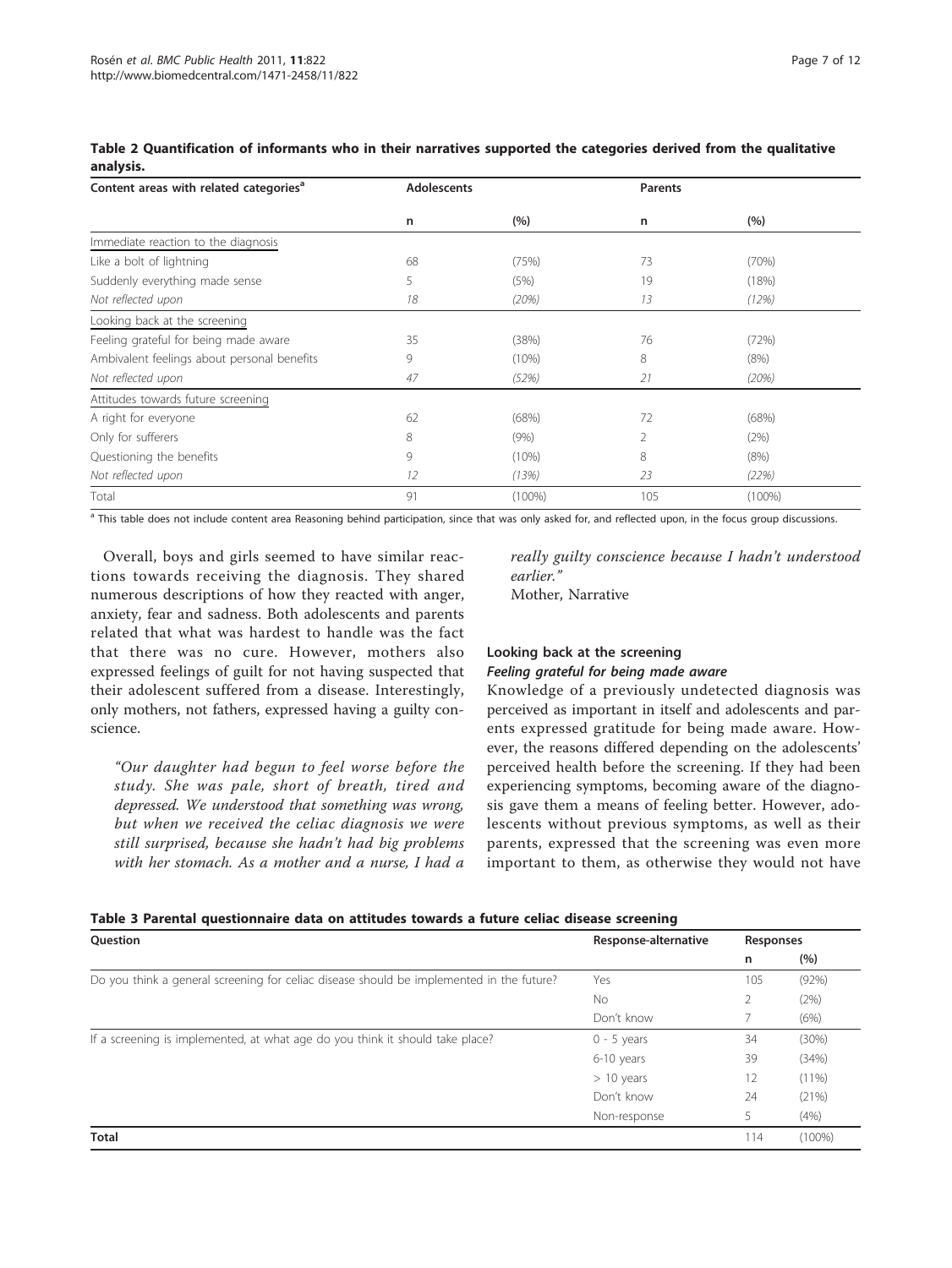known about the disease. Having no suspicions and then realizing that their adolescent had the disease led to feelings of insecurity and worry about what could have happened if they had not been in the screening.

"You're happy when it's detected. Since she wasn't sick, it's even better that we found out now. It could have gone on forever." Mother, narrative

Both adolescents and parents had adopted the doctor's argument and were concerned about future complications. Interestingly, the complications mentioned by the informants differed in the different study sites. In some sites the greatest concern was getting diabetes, whereas in others cancer was mentioned as the complication of most concern.

"I think knowing is only positive. I think it would be worse not knowing, and risk developing all those complications." Father, FGD

Having internalized the risk for future complications functioned as a strong motivator for adhering to the gluten-free diet. When asked to compare the dietary recommendations with other (more general) health promoting advice, the adolescents described how the dietary recommendations became more personal, and thereby more important to follow.

Girl A: "I think that you're more motivated to eat gluten-free food than not to start smoking, because smoking still is your own choice. I mean that to eat gluten-free is like, it's just best for me. I mean you almost have to do it."

Boy B: "Well, if someone tells you to quit smoking you don't take it so seriously. Of course you shouldn't smoke, you know that, but if you get the recommendation to eat gluten-free food, then it's more personal. At least that's what I think."

Girl C: "It sort of feels more important". FGD

## Ambivalent feelings about personal benefits

Some adolescents and parents were ambivalent about the benefits of adhering to the dietary recommendations. This attitude was associated with not experiencing any health improvement and/or being ambivalent about whether health complications really would occur if they did not comply with the diet. This was also related to concern about the social consequences of having to adhere to a strict diet and to beliefs about a higher threshold for the amount of gluten that could be tolerated. However, even

when doubt was expressed about the benefits of complying with the diet, the uncertainly of not knowing for sure if there would be future consequences led to ambivalent feelings about the value of the diagnosis and adhering to the treatment.

"I got very annoyed when my doctor called and said that I was gluten intolerant, not because I was gluten intolerant, but because I had no symptoms. When we said that to a dietitian, she said that I should at least try gluten-free food for three months, and I did, but I didn't feel better [...] Personally, I don't think you need to be tested for something you don't suffer from!" Girl, Narrative

## Attitudes towards future screening

From the parental questionnaire data we found that 92% of the responding parents wanted a CD screening to be implemented, whereas 2% were against it and 6% answered that they did not know (Table [3\)](#page-7-0). The majority of parents (64%) wanted a screening to be conducted during the period from 0-10 years of age. The analysis of the qualitative data shed light on the reasoning behind the attitudes of both the adolescents and the parents.

#### A right for everyone

This category, reflecting the most common standpoint towards future CD mass screening among both adolescents and parents, was strongly related to having internalized the risk of possible negative outcomes of untreated CD. It reflects the opinion that if society knows how to find the disease, it is a human right to be offered the test. The adolescents expressed a concern for people who were still unaware of their disease and considered it unfair that the screening study only comprised sixth graders in certain cities instead of being offered to everyone. Parents, on the other hand, described how they could not understand other parents not letting their adolescents participate in the screening. There were also personal reasons for welcoming a screening for everyone. The adolescents hoped that if more cases were found, the availability of glutenfree products would increase as would efforts by scientists to find a cure.

" I think you should have a screening, because if it turns out that more children have it, then maybe scientists will make some effort so that you don't have to have it." Boy, narrative

Thus, the main argument for offering the test to everyone was that it was important for people to become aware. This response was sometimes based on the informant's experience of improved health after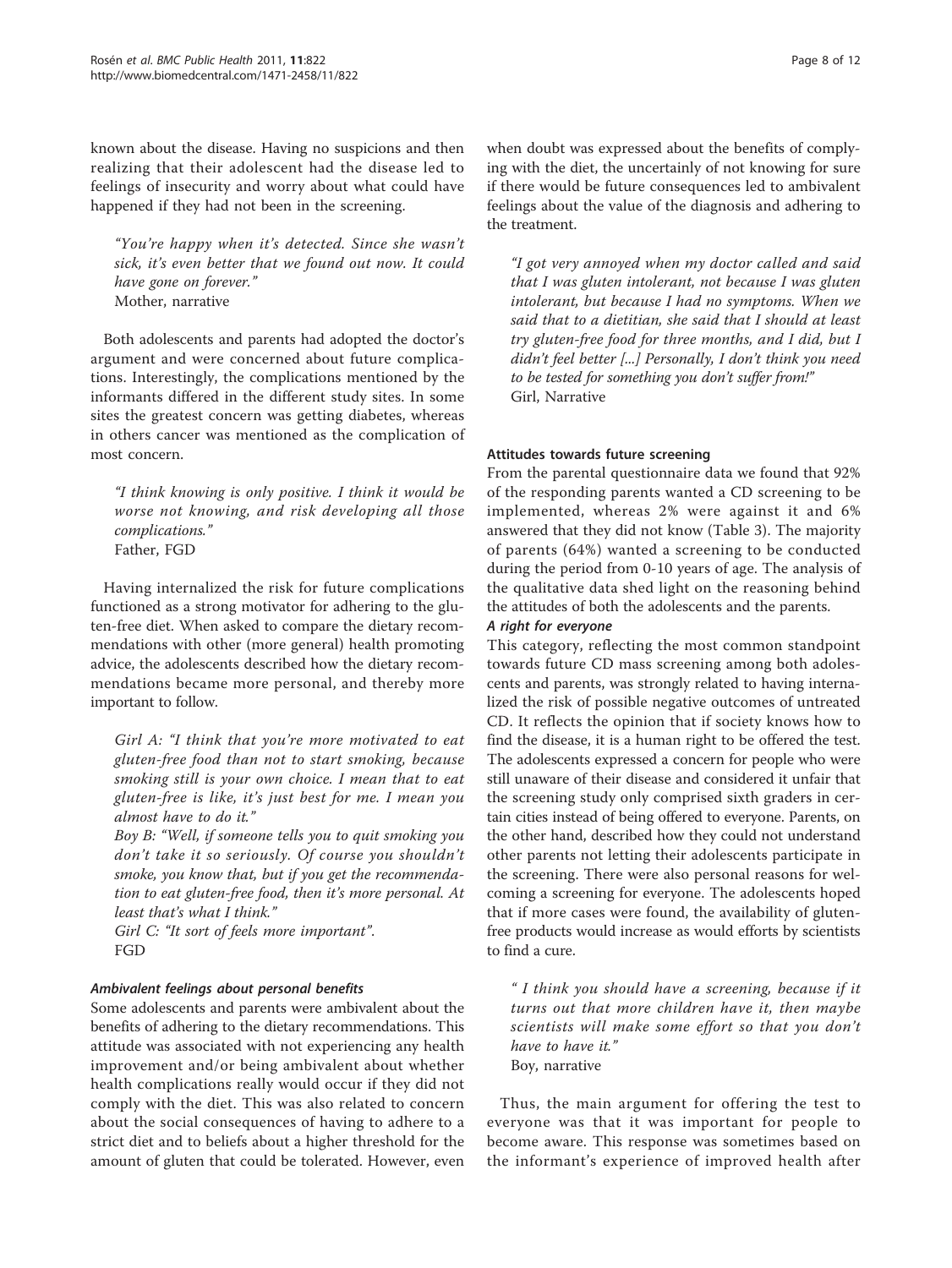treatment was initiated, and therefore the wish that others would have the same possibility, whereas other informants believed that a screening was even more important for those without symptoms, since screening would be the only way to identify their disease. Their opinions seemed related to a general trust that a CD screening would only be offered if it involved a greater good for those involved.

"It would be good to test every child, because if they don't feel good, then they will be able to feel better. That's how it was for me." Girl, Narrative

"I think that people should be part of it [the screening] because you have nothing to lose. It's good to know so that you don't get sick in the future." Boy; FGD

A predominant opinion was that if a future CD screening is implemented, it should be conducted earlier in life. Adolescents thought that it would have been easier to adjust to the gluten-free diet if the CD had been detected earlier, so that they would not have become accustomed to 'all the good food' containing gluten. However, some advocated that the screening should take place in the teenage period, arguing that a young person needs to be mature enough to manage the transition from being normal to becoming 'a celiac', a transition experienced as a big step in life. Parents, on the other hand, advocated screening as early in life as possible with the hope of more effectively avoiding negative consequences of undetected disease. They were concerned that the untreated disease might influence the child's growth and development more negatively if diagnosed during or after puberty. However, parents also related that they perceived the teenage period as being filled with so many other commitments that it would be easier to adjust to the dietary recommendations if the diagnosis were obtained earlier. Some said that the timing of the current screening (at 12 years of age) was the worst possible age.

## Only for sufferers

Some adolescents emphasized that although it is important to offer a screening test, only those suffering from symptoms should take part. This attitude was related to not experiencing any short-term benefits of the treatment themselves and a belief that testing everyone would be superfluous and expensive for society.

"I took the test but didn't have any symptoms. Now I have to eat gluten-free. I just think that only those who feel bad should be tested." Boy, Narrative

#### Questioning the benefits

Some adolescents and parents were unsure about the potential of a future screening. They were not convinced about the scientific basis for recommending a screening or the benefits of adhering to the treatment in the long run. Adolescents could also be indecisive because of their own experience of finding it hard to adhere to the treatment when they had no immediate health benefits, and they did not want others to experience the same difficulties.

"Yes, I think it might be good to test all children for celiac disease. But on the other hand, that depends if it turns out that there are some (like me for example) who would have been able to eat normally and still not get any complications, and who would needlessly eat a gluten-free diet for the rest of their lives that wouldn't be good." Girl, Narrative

**Discussion** 

This is, to our knowledge, the first study to explore how adolescents and their parents experience having the adolescent's CD detected through mass screening, as well as their opinions about future screening efforts.

The mixed-method study design allowed for an in-depth understanding of adolescents' and parents' reasoning, as well as quantified measures of the representativeness of some of the findings in the study population. Focus group discussions build on group interaction and can facilitate sharing experiences, especially when attempting to elicit children's views [\[31](#page-12-0)]. The emergent design of our study implied that the analysis from the first focus group discussions helped to steer the discussions towards a deeper exploration of details in the following groups. Preliminary analysis of focus group discussion data guided the triangulation of data collection methods by suggesting a need for including narratives, as well as short-answer questions in follow-up questionnaires.

A limitation of our study is that we did not gain approval from the ethical review board to invite those who declined participation in the screening and those whose serological marker results were positive but who declined further clinical investigation, a group likely to be more negative towards mass screening than our informants. Another limitation is that our study does not allow for exploration of differences between experiences of receiving a screening-detected CD diagnosis in a research study compared to a general screening program or being diagnosed due to symptoms. It is likely that the context of being invited to a screening study influenced both decision-making and reactions to the diagnosis in a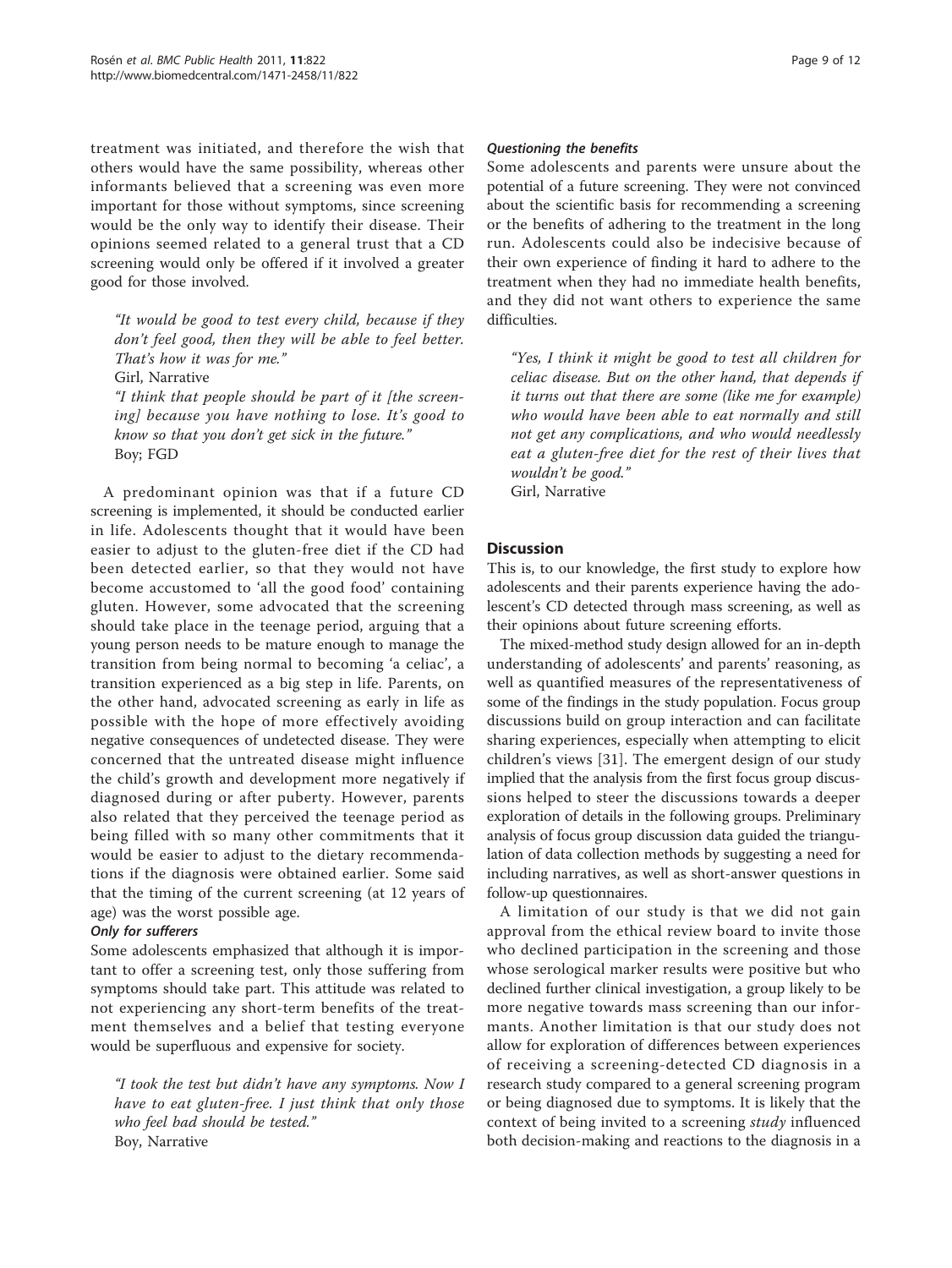way that routine screening offered within the healthcare system may not. The quantified measures of the proportions of individual narratives supporting different categories should of course be interpreted with caution, since the informants might support a certain view without having expressed it in the narratives. However, these figures do provide information concerning what the informants spontaneously brought up in their accounts.

We found that the reasons adolescents and parents participated in the screening involved a feeling of duty to contribute to research as well as a means of handling the risk they were introduced to. Their idea that participation would lead to greater benefits for everyone most likely reflects societal norms to help others. These findings are in line with results found in a previous qualitative ETICS sub-study involving adolescents who had not yet received their test results [[27\]](#page-12-0). However, in that study the adolescents felt involved, well informed and perceived that they had a general understanding about CD. Contrary to this, we found that some adolescents in retrospect felt not having participated in the decision to take part in the screening. They also felt that they had not been provided with enough information about the possible consequences of their participation and expressed a need for improved information before the test. These results imply that it is probably first when diagnosed that the consequences are fully incorporated and detailed information is sought. Nevertheless, this underlines the importance of true informed consent, which is especially challenging when approaching minors and their guardians. Our findings emphasize the importance of involving children and adolescents in the information and consent process, even if the final decision is made by their guardians. However, the information provided when inviting persons to CD screening programs must be balanced to avoid unnecessary anxiety while waiting for the test results, since the majority of those participating in the screening will not be diagnosed with the disease.

Being surprised, feeling angry and sad, or even questioning if the test results were correct characterized the initial reaction to the diagnosis. Later these feelings developed into a belief in the benefits of becoming aware. The emotional responses of denial, anger, and later acceptance correspond to stages of grief first described by Elisabeth Kübler-Ross [\[32\]](#page-12-0). As most adolescents and parents had no suspicion about the disease, they felt unprepared. Lack of sufficient preparation for receiving "bad news" has also been observed in studies of other screening-detected diagnoses [\[33,34\]](#page-12-0). Having a moderate amount of concern prior to a stressful event (proactive coping) is suggested to facilitate the psychological adaptation once the event occurs [[35](#page-12-0)]. As a screening-detected diagnosis is often unexpected, and the transition from being healthy to becoming a patient is abrupt, this probably influences the psychological adaptation process negatively. Healthcare providers therefore need to be sensitive to what screening-detected patients actually know about their disease, and how they cope with the diagnosis, in order to provide adequate support and follow-up care. However, in our study we also found that for some informants, mainly parents, the diagnosis actually decreased anxiety and was perceived as a relief, since it provided an explanation for the symptoms that were experienced. These results are supported by other studies showing that among screening-detected CD cases true symptomatic cases are also found [\[15,36](#page-12-0)]. Overall, boys and girls seemed to have similar reactions towards receiving the diagnosis. However, we found that mothers, compared to fathers, were more prone to express feelings of guilt for not previously having suspected what their child was suffering from. This gender difference in parental coping has been observed in other studies [\[37,38](#page-12-0)].

The screening seemed acceptable to most of the adolescents and their parents. They felt grateful for becoming aware, based on experiences of improved health after initiated treatment or an adaptation of the risks of what otherwise could have happened. In fact, those who were asymptomatic before diagnosis, and their parents, seemed even more prone to advocate screening, as it would be the only way to identify their disease. We also observed that the individual doctor's view of risk strongly influenced the informants since the risks mentioned differed between study sites. The informants' accounts reflect how the screening itself produced concerns, resulting in an increased risk awareness during the screening process. Implementation of screening programs in society as a means of preventing complications could be seen as part of the modern risk society described by Beck [[39\]](#page-12-0). In our study, some informants had ambivalent feelings about the personal benefits. According to Beck this can be seen as a consequence of the modern risk society where increased awareness of risk is followed by an increased capability to question the suggested risks. It is often people themselves who start to reflect on risks, since it become harder to rely on scientists to do this for them.

A common argument against CD screening is that strict compliance with a gluten-free diet is hard to achieve in symptomatic CD patients, and even harder in those presumed to be asymptomatic [[18,40](#page-12-0)]. Indeed, we found that experiencing health improvements after initiating the gluten-free diet functioned as a motivator for adherence. However, even if the adolescent's health had not improved, most adolescents and parents expressed that avoiding future health complications motivated dietary compliance. In addition, adhering to the diet was perceived as more important than following health promotion messages aimed at society as a whole, since CD was perceived as more of a personal threat.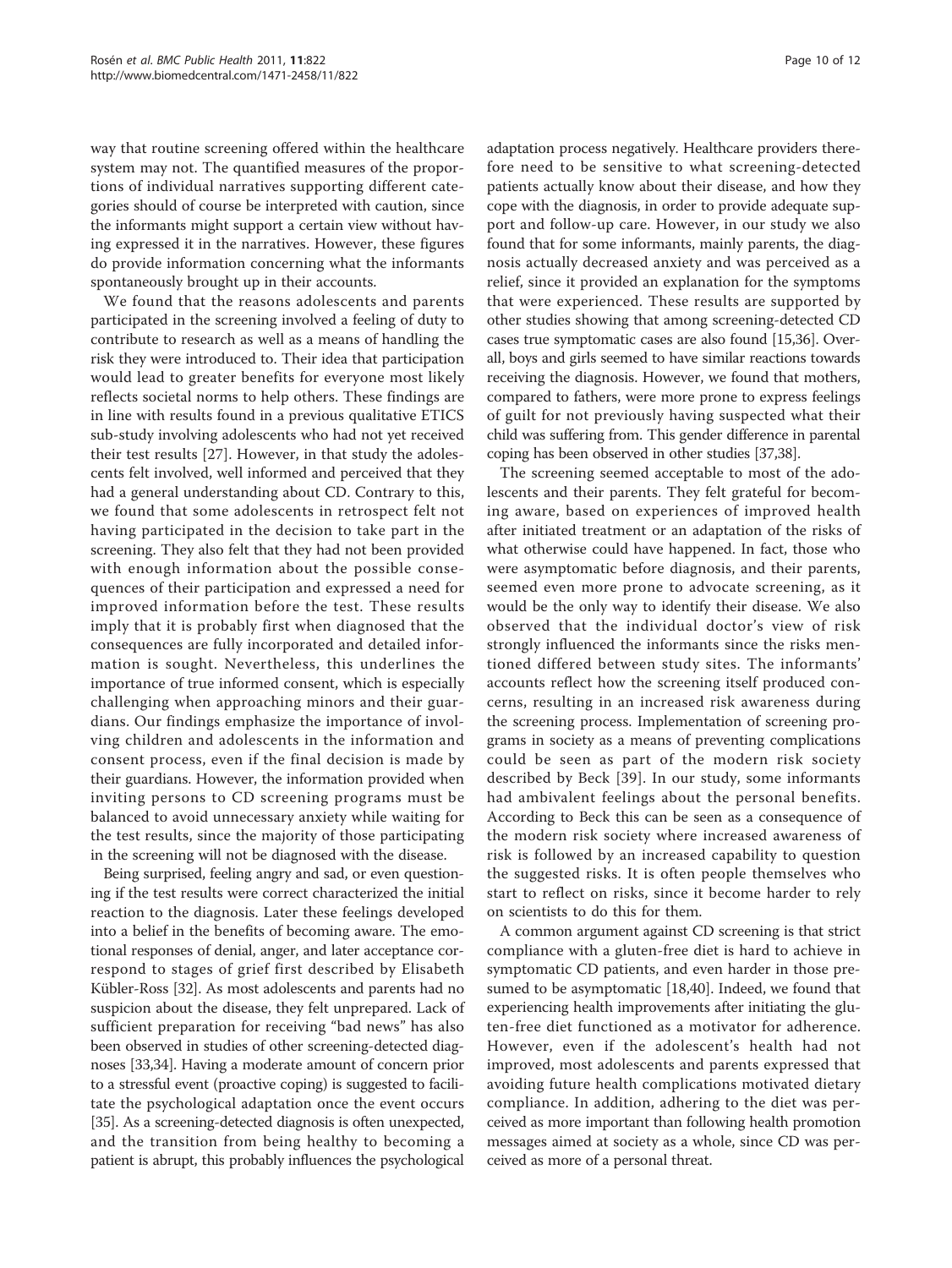<span id="page-11-0"></span>Both adolescents and parents welcomed future CD screening but thought it should be implemented earlier than in the present screening. Previous studies have shown that compliance with a gluten-free diet among adolescents is higher when CD is diagnosed earlier in life due to symptoms [[41](#page-12-0)]. However, a crucial factor in deciding the optimal age (or ages) involves obtaining a balance between identifying the majority of cases, and not having to repeat the screening many times. It is now evident that CD can develop at any age; however, the age distribution for disease initiation (sero-conversion) is not yet known. Thus, multi-country birth cohort studies with repeated blood-sampling for analysis of CD serological markers are needed, and such studies are underway [[42](#page-12-0)].

In our study, some informants questioned the benefits of the CD screening and asked for more scientific evidence about the consequences of exposing the population to a mass screening. However, most adolescents and parents responded that if there are means to find the disease, then everyone should have the right to be offered the test. Screening to identify undiagnosed CD was seen as beneficial for health outcomes, but the diagnosis was also important in itself. The latter finding relates to the ethical considerations introduced by genetic screening tests that are increasingly advocated, where preventive measures are sometimes not available [[43](#page-12-0)]. If information about a diagnosis (or carrier status) is alone viewed as a right and as sufficient for advocating screening, some of the currently accepted principles for screening will be ruled out. Thus, the challenge with mass screening is that the presumed "right to know" must be balanced against the principle of non-maleficence, and the autonomy of individuals with a right to choose not to know.

Before implementing a mass screening for CD we need to ensure that the potential benefits outweigh the harm (and costs) both for involved individuals and society. Many of the suggested mass screening criteria are fulfilled for CD, but not yet all of them. Further research is needed to evaluate the extent to which treatment of screening-detected CD reduces long-term negative health consequences. In addition, health economic evaluations are needed specifically for CD mass screening, but also allowing for comparison with other public health interventions. We have taken a first step to increase the understanding of CD screening acceptability from the perspective of newly diagnosed adolescents and their parents in a Swedish context. We believe that some of our results are transferable to screenings in other settings, and for other diseases. Nevertheless, additional studies on the acceptability of CD screening are needed that involve other age groups and cultural settings, as well as those individuals found to have normal and false positive results in a screening.

#### Conclusions

This study contributes increased understanding concerning the acceptability of a CD screening among Swedish adolescents with CD detected through screening and their parents. Although the incentive to participate was found to be non personal benefits, and the diagnosis was met with surprise, the most predominant reaction was a feeling of gratitude for being made aware of the diagnosis. Although some adolescents and parents were more reluctant regarding screening, the most predominant view was that screening for everyone would be welcomed, with the argument that if we know how to detect the disease, being offered the test is a human right.

#### List of abbreviations

CD: celiac disease; WHO: World Health Organization; ETICS: Exploring the Iceberg of Celiacs in Sweden

#### Acknowledgements and funding

We want to thank all participating adolescents and parents for generously sharing their experiences. This study was funded by the Swedish Research Council, the Swedish Research Council for Environment, Agricultural Sciences and Spatial Planning, the Swedish Council for Working Life and Social Research and the County Council of Västerbotten, Sweden. The study was part of the European Union-supported project FP6-2005-FOOD-4B-36383– PREVENTCD and was undertaken within the Umeå Centre for Global Health Research at Umeå University.

#### Author details

<sup>1</sup>Department of Public Health and Clinical Medicine, Epidemiology and Global Health, Umeå University, Umeå, Sweden. <sup>2</sup> Department of Medical Biosciences, Medical and Clinical Genetics, Umeå University, Umeå, Sweden. <sup>3</sup>Department of Clinical Sciences, Social Medicine and Global Health, Lund University, Malmö, Sweden. <sup>4</sup>Department of Clinical Sciences, Pediatrics Lund University, Lund, Sweden. <sup>5</sup>Norrtälje Hospital, Pediatrics, Norrtälje, Sweden. <sup>6</sup>Växjö Hospital, Pediatrics, Växjö, Sweden.

#### Authors' contributions

AR contributed to the design of the study, collected data, performed data analyses and wrote the first and final drafts. AI and ME contributed to the design of the study and guided the data collection, analysis and writing of the manuscript. ME and EK assisted in the data collection. All authors read and revised the drafts critically, and read and approved the final version.

#### Competing interests

The authors declare that they have no competing interests.

#### Received: 14 March 2011 Accepted: 21 October 2011 Published: 21 October 2011

#### References

- 1. Holland WW, Stewart S: Screening in Disease Prevention: What works? Oxon: Radcliffe Publishing Ltd; 2005.
- 2. Wilson JMG, Jungner G: Principle and practice of screening for disease Geneva: World Health Organization; 1968.
- 3. Frankenburg WK: [Selection of Diseases and Tests in Pediatric Screening.](http://www.ncbi.nlm.nih.gov/pubmed/4453461?dopt=Abstract) Pediatrics 1974, 54:(5):612-616.
- 4. Marshall KG: [Prevention. How much harm? How much benefit? 3.](http://www.ncbi.nlm.nih.gov/pubmed/8800074?dopt=Abstract) [Physical, psychological and social harm.](http://www.ncbi.nlm.nih.gov/pubmed/8800074?dopt=Abstract) CMAJ 1996, 155(2):169-176.
- Marshall KG: [Prevention. How much harm? How much benefit? 4. The](http://www.ncbi.nlm.nih.gov/pubmed/8752062?dopt=Abstract) [ethics of informed consent for preventive screening programs.](http://www.ncbi.nlm.nih.gov/pubmed/8752062?dopt=Abstract) CMAJ 1996, 155(4):377-383.
- 6. Mearin ML, Ivarsson A: Coeliac disease: is it time for mass screening? Best Pract Res CI Ga 2005, 19(3):441-452.